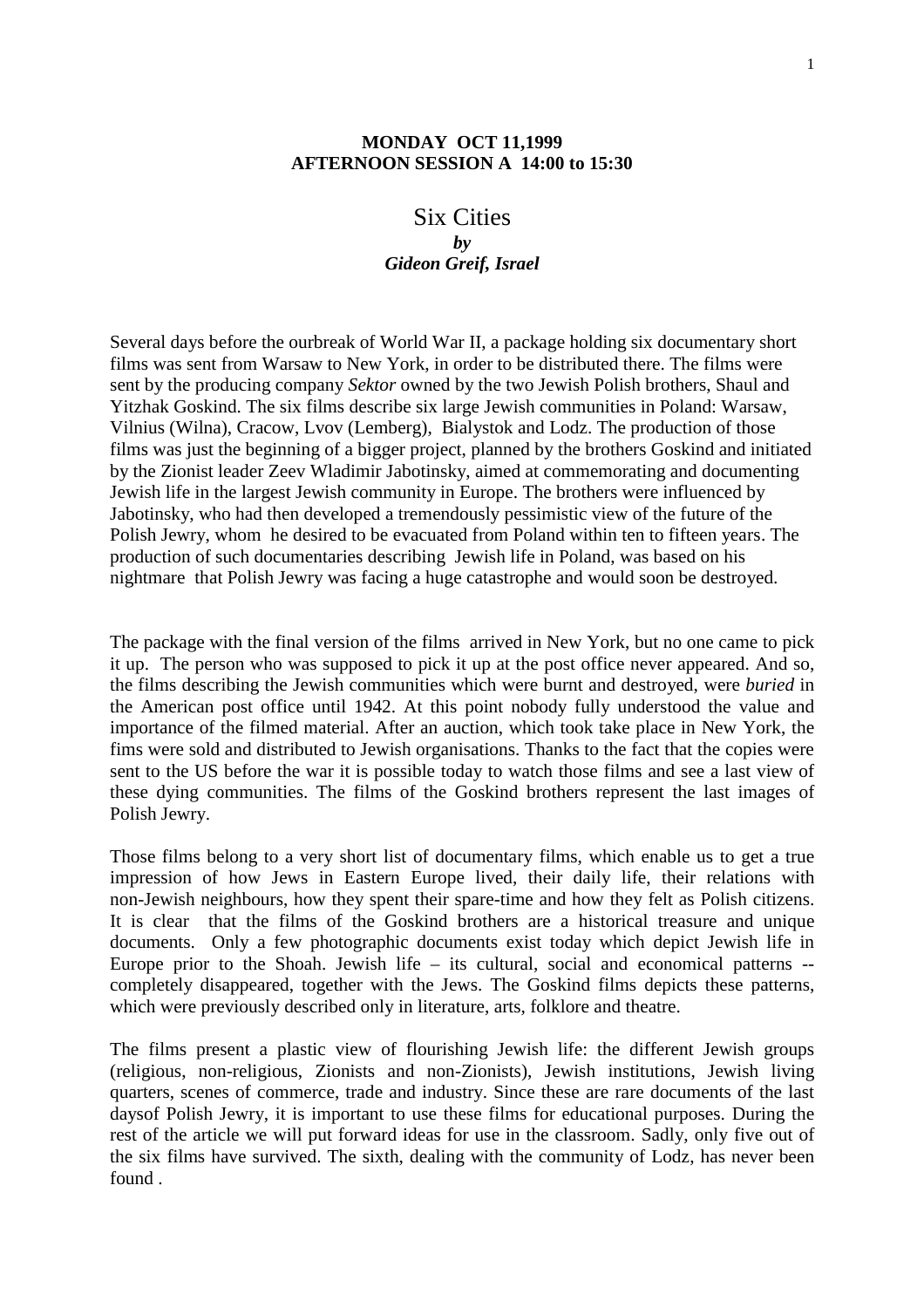Two versions of the films exist, one in Hebrew and one in English. It is important to point out, that the soundtrack of the films is relatively new and was prepared in the 80's by the Diaspora Museum in Tel Aviv. The narrated texts are similar to the original ones which were in Yiddish, with minor changes added in the new editions. The musical score is also modern and replaces the original piano accompaniment.

## **Introductory background**

.

Two subjects can be discussed from the history of the Polish Jews in the  $19<sup>th</sup>$  and  $20<sup>th</sup>$  century as background material for the screening of the films. This period of history, which is portrayed in the films, and the history of the Jewish film industry in Poland, are relatively unknown.

The first subject includes: the growth of antisemitism in the late 1930's and the resultant feeling of many Jews that Poland could no longer be their homeland. This uncertainty was the background for Jabotinsky´s call for the evacuation of the Jews and for a growing stream of emigration from Poland to other countries, including Palestine.

The second is that in the 20's, a large number of Polish Jews wished to be integrated into Polish society, to be accepted in its civil service, to enlist to the universities, and to take an active part in the social life of their country. These liberal circles, who are also portrayed in the films, differ from the religious and ultra-religious Jewish masses who were the majority in Polish Jewry.

In many cities of various sizes, the Jewish population played a significant role in the modernization process of Poland. Jewish entrepreneurs and manufacturers were responsible for turning Poland into a modern country. The main railroad lines were created by Jewish entrepreneurs, the textile industry was mainly in Jewish hands, the first taxis in Warsaw were introduced by Jews and the Jews were responsible for many Polish achievements in the fields of culture, law, music, theatre and the sciences.

The percentage of the Jews was, in many places in Poland, very high. In Warsaw, for instance, the Jews represented one third of the population. This means that every third person on the street was Jewish, statistically at least. In the Galician cities and villages the percentage was even higher. In the town of Tarnow the percentage reached 40 percent. In the small town Luboml, the Jews consisted of more than 94 percent of the population! The presence of the Jews in the big towns was so large that during the holidays of the Jews (Rosh Hashana, Yom Kippur, Shabbat) large areas of the city were inactive and closed down.

These issues and similar ones should be used in the introduction to the films, in order to make them more understandable and to supply students with a historical background that will enable them to analyze and criticize them.

The developement of the Jewish cinema in Poland is connected with the huge renaissance of the Jewish theatre. The first films were adaptations of famous theatical plays like *The Dybbuk* and *Yiddel mit dem Fidel*. Later Jewish film developed independently and became a successful industry in which thousands of actors, technical experts, script authors, cameramen and directors were involved. The three years between 1936 and 1939 are considered *The Golden Era* of the Polish Jewish film industry, in which the biggest stars (Shimon Diigan, his partner Schuhmacher, Ida Kaminska, Menasche Oppenheim, Molly Pikkon and Sigmund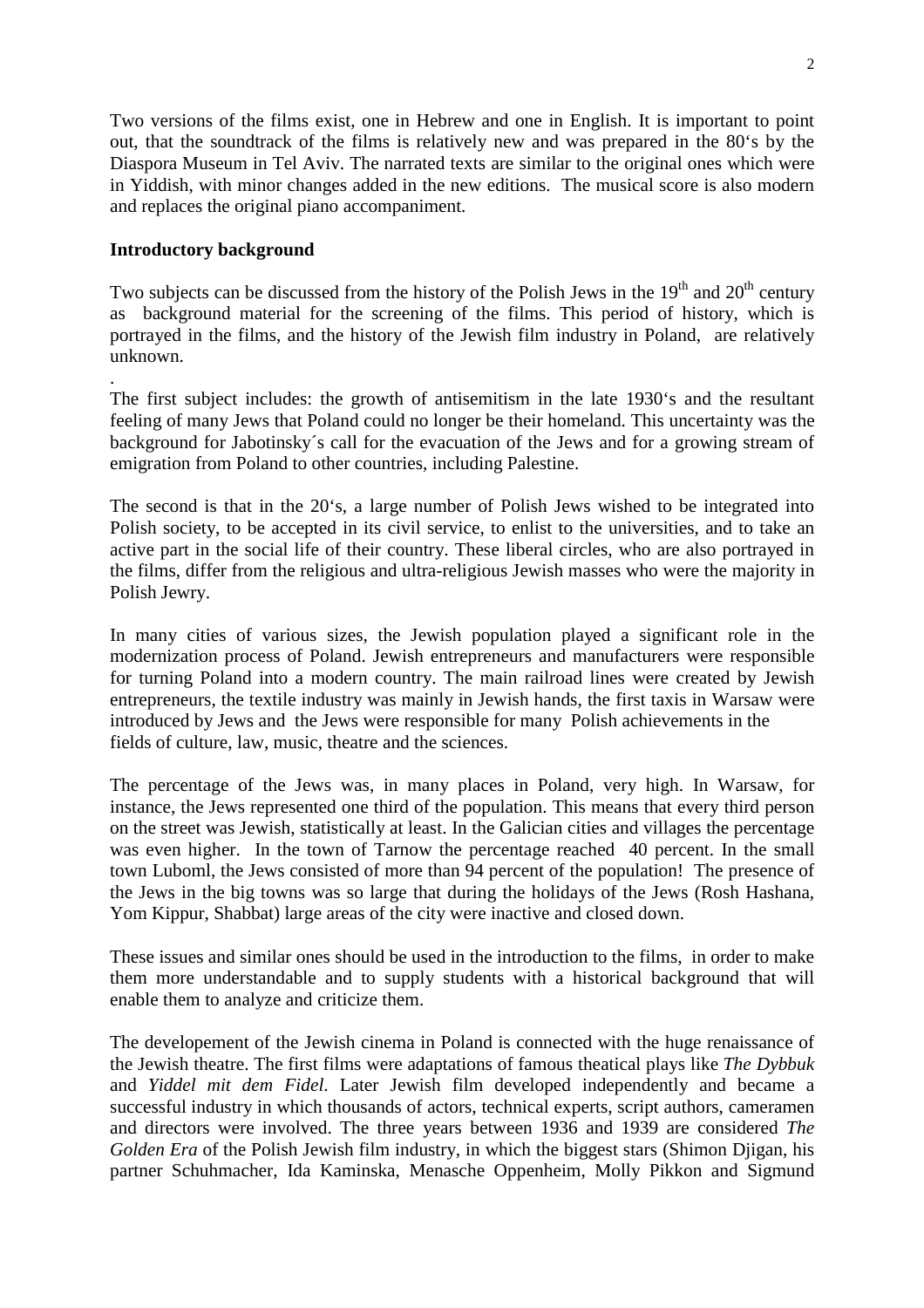Turkow) and great producers like Joseph Green, Adolf Forbert and the brothers Goskind made their wonderful careers.

If the teacher wants to broaden this bacground section, he can make use of the numerous books and articles on the Jewish cinema in Poland, which appear in many languages.

#### **Significant aspects of the films**

- The intention of the director and producer of the film is to depict the various faces and wonderful richness of Polish Jewry. Jewish society is described in all its variety of beliefs, political tendencies and religious aspirations. Everybody who views the films can see that Polish Jewry is made up of different groups. The political scene consists of dozens of parties, from HaShomer haTzair, on the left, to Betar and the Revisionists on the right. The Zionists are also divided into several branches, each of them with its own youth organisation. It seems that the director made an effort to present the new image of the Jews of Poland, which contains not only religious and orthodox Jews. Parallel to the Jews with their kapotas and their traditional clothes, we see the modern Jew in Warsaw, Cracow and Bialystok, who is an industrialist, a journalist, a musican, an architect, an orchestra director etc. Goskind also points out how big the contribution of Polish Jews to their country was in many areas. It was a purely patriotic sentiment which characterized many of the Polish Jews. The films depict the cultural riches of Polish Jewry, which included numerous theatres, newspapers, cultural institutions and, of course, thousands of synagogues, yeshivas and *batei midrash*.
- Although the Goskinds wish to show us a realistic picture of the Jewish life in Poland, they try to avoid unpleasant situations. For this reason they scarcely mention antisemitic events, nor do they not refer to the *Numerus Clausus* in the universities and so on. Nonetheless the films do hint at instances of Jewish hatred in Warsaw or difficulties elsewhere, in order to show us that not everything was perfect in Poland.
- The Jewish community, as it is shown in the films, was autonomous: it had hospitals of its own, a highly developed educational system, a splendid network of social institutions, a cultural, religious and economical world of its own.
- The films try to show us a healthy, strong, young Jewish generation in Poland. Polish-Jewish youth are active in sports and take part in sports league of the country (the haKoach and Maccabi of Cracow were the best in water sports in all Poland). Physical "proesspower" which for hundreds of years was not valued by Jews, now took on a growing importance.
- The spirit of the films is rather optimistic. The storm and clouds which await Polish Jews is completely absent from these films, which were made several months before the outbreak of World war II and the beginning of the Shoah. The tragic future of Polish Jewry is not seen or felt in the Goskind films. Viewers should remember that nine of ten of the figures who appear on the screen, will perish in the Shoah. Especially sad is the fate of the babies and children, which Goskinds show us playing, laughing and walking with their mothers in the famous parks of Warsaw and Lvuv. When this film was in the making, the fate of Polish Jewry had been decided and the only future these children would have was that of the ghettoes and concentration camps.